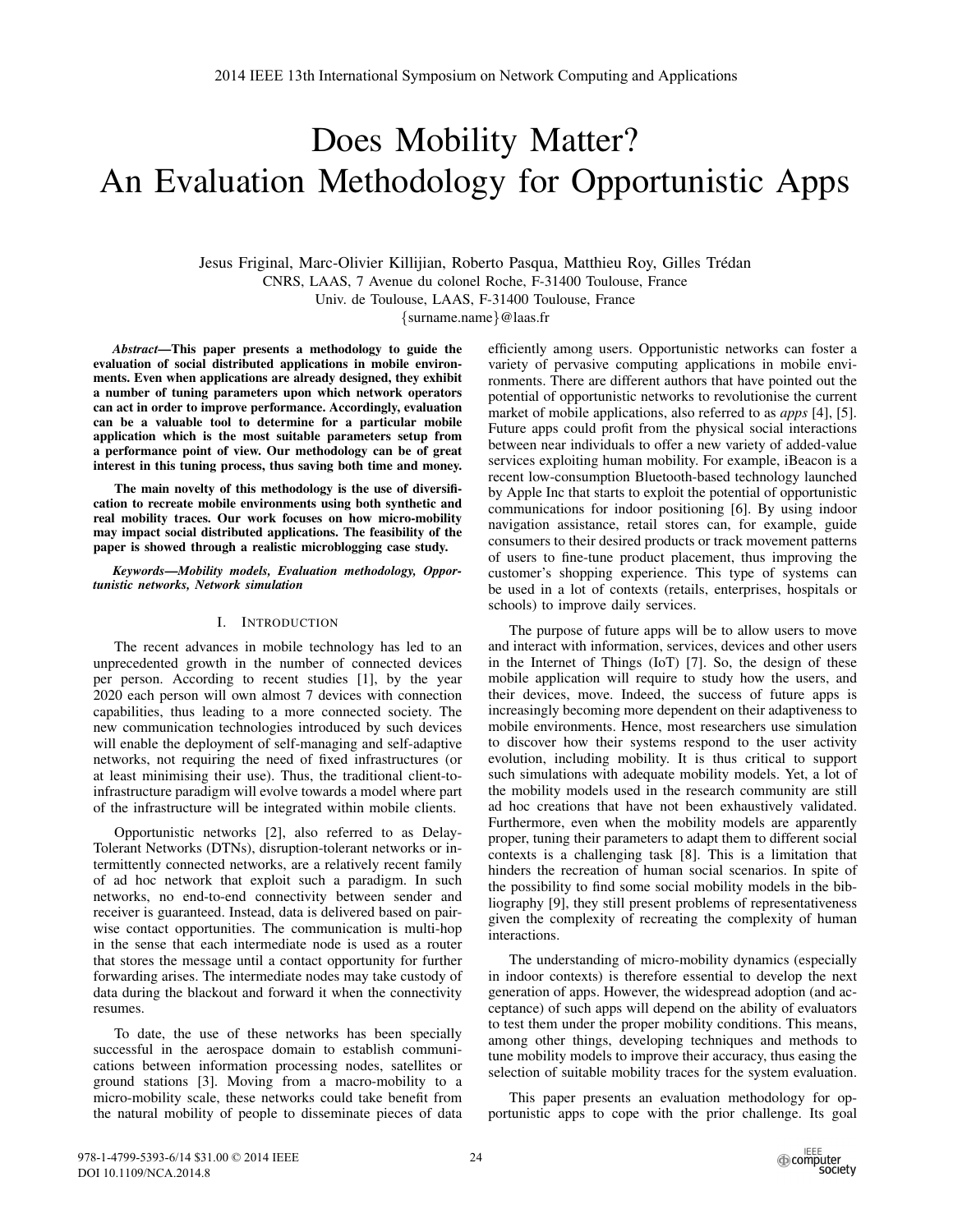is to evaluate the performance of such apps when they are subjected to specific mobility constraints. Our methodology evaluates targeting apps using both synthetic traces (obtained from mobility models) and real ones (obtained from real experiences) to validate the evaluation results. This validation technique is known as back-to-back testing in the dependability community [10]. It consists in diversifying the way to obtain the evaluation outputs to compare such results and provide a more robust analysis. Thus, the purpose of this paper is threefold: showing how the results obtained from back-back testing can be used to (i) select adequate mobility traces, (ii) enhance the fine tuning of mobility models and (iii) improve the design of opportunistic apps.

The rest of this paper is structured as follows. Section II introduces the related work. Section III presents our methodology. Section IV shows the case study where we apply our methodology. Finally Section V concludes the paper.

# II. RELATED WORK

Mobility models are typically used to simulate and evaluate the performance of mobile systems. The definition of realistic mobility models is one of the most critical aspects of the simulation of applications in mobile environments [8]. In the last years, a variety of mobility models have been proposed and they can be found in the literature [11]. Some of these models are implemented in simulators to recreate network deployments in areas ranging from hundreds of square meters to square kilometres. Some of the classical examples are randomway-point (RWP) [12], Manhattan [11] or random walk [11]. These models have several advantages: they are simple, and it is easy to compare different protocols and systems using them. Although these models have shown their usefulness for the evaluation of network protocols, they typically represent nodes as independent entities with predefined trajectories that do not interact among one another. The work carried out by Cristaldi et al. [13] improves previous models by implementing a mobility model considering obstacles (e.g., walls) that mitigates the signal propagation. This work provides a better spatial model, but does not increase the realism of movements in the space. In the last years more human-like mobility models have appeared [9]. For example, the authors of [14] and [15] proposed social mobility models capturing the interactions between mobile users. Furthermore, Killijian et al. [16] collected the real trace data from a crowded environment that can be used to develop a heuristic to extract mobility characteristics from mobility tracks. Nevertheless, the more complex the model is, the more difficult the parameters setup. Indeed, surveying the recent bibliography [17], the choice of values for model parameters of simulations for mobile (in particular, ad hoc and opportunistic) networks research is relatively variable. In fact, the mobility research community lacks of standard scenarios to validate and to benchmark the different results obtained after simulation. This fact was already reported in [18] in 2005, but the trend has not changed significantly. Obviously, this is a critical point that consequently affects the evaluation of mobile applications.

Another capital challenge is the limited number of available evaluation frameworks beyond the use of simulators. In particular, there is a lack of open source and free tools to guide the analysis and interpretation of results from mobile applications. The proposal of evaluation methodologies is the

first step towards the provision of such a type of tools. Our contribution in this paper goes in this direction.

# III. EVALUATION METHODOLOGY

The proposed methodology does not intend to automate the task of practitioners when evaluating a given network application; it rather tries to support and guide the fine tuning of concerned parameters to improve the expected behaviour of evaluated apps. The overall structure of our methodology is presented in Figure 1. Essentially, it is composed of three different stages: the scenario definition, the experiments execution and the data mining. The rest of this section is devoted to explain these phases.

#### *A. Scenario definition*

Recreating the environment dynamics and selecting the proper metrics to reflect such characteristics is essential for the quality of evaluation results. Consequently, all the parameters that characterise the experimentation must be precisely determined prior to the experiments execution. Likely, our methodology divides such sensitive parameters into two categories: the evaluation target profile and the mobility profile.

The evaluation target profile gathers the target application and the network technology model. The target application refers to the mobile application under evaluation, including its algorithmic specification and the expected context of use where the application will be deployed. The network technology model involves determining the communication paradigm used by the target application to interact with other mobile devices. Typically, it means selecting the network technology (e.g., Bluetooth, Zig-Bee, Wi-Fi, etc.) and the way it is used by the target application (i.e., the parameterisation applied to such a technology. For example, if the signal power is attenuated to reduce the energy consumption).

The mobility profile is in charge of accurately defining the topology dynamics, its characteristics and evolution. It is a fundamental factor that influences the application performance. To cope with this task we consider the use of mobility traces to animate the execution of the target application under evaluation. Mobility traces can be real or synthetic. Real-world traces are collected and recorded from real experimentation. Consequently, they provide a much more realistic representation of some real mobile scenarios. Unfortunately, the generation of representative real-world traces is not trivial. It requires the collaboration of tens or hundreds of volunteers and facilities to track their position with accuracy [16]. This fact makes that real-world traces are typically difficult to obtain. Some public initiatives like Crawdad<sup>1</sup> aim at creating free-access repositories where researchers can share their real-world traces. However, not always the available traces are the most adequate ones for the network deployment we need to recreate. Synthetic traces are generated by mobility model simulators. Realistic mobility models are typically more complex. Their accuracy depends on (i) the ability of modellers to identify the rules and parameters that define the realistic trajectories observed in the real world; and (ii) the capacity of evaluators to fine tuning such models. Synthetic traces are reproducible and they have the advantage of isolating specific behaviours not clearly

<sup>1</sup>http://crawdad.cs.dartmouth.edu/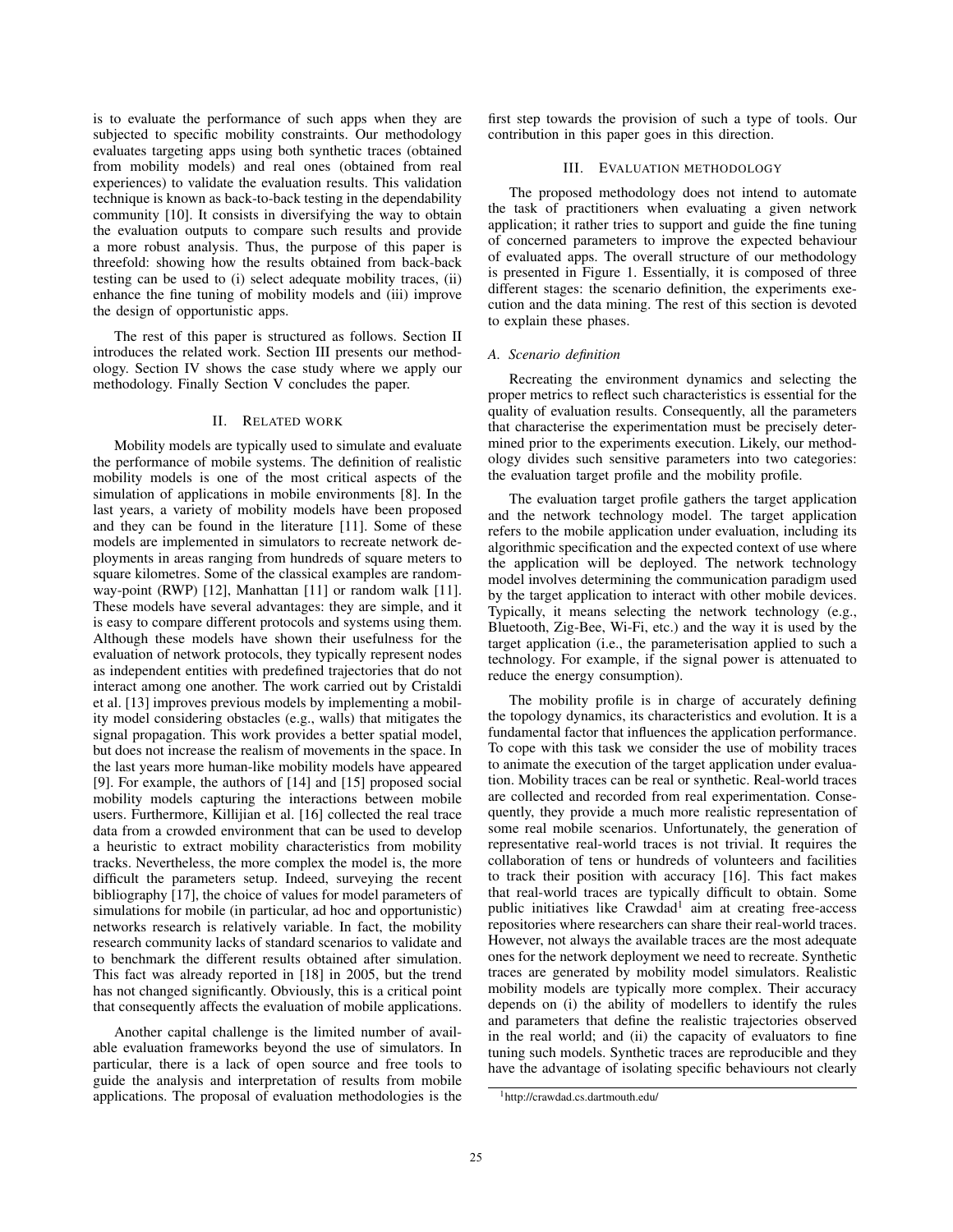



expressed in real-world traces. Furthermore, their results are much more scalable (up to thousands of nodes). Our mobility profile considers both types of traces to improve the analysis of results. Although both traces present a different nature, the idea is to choose mobility traces that can be potentially comparable (i.e., they present a similar number of users, context of use, node density, etc.) after an adequate tuning process. The more similar the trend between real-world and synthetic traces is, the easier to refine the parameterisation of the mobility model in charge of generating such synthetic traces.

# *B. Experiment execution*

The experimental approach of our evaluation methodology is based on simulation. There are different network simulators in the bibliography that can be used to simulate opportunistic network deployments, such as NS2[19] or ONE [20]. Accordingly, the simulator receives the evaluation target profile and the mobility profile as inputs. Consequently, it may be necessary to adapt the mobility traces to the format used by the selected simulator and implement the target application as a new module of the simulator.

Concerning experiments can be grouped in experimental campaigns. Several parameters define the configuration of experimental campaigns: a warm-up time devoted to lead the network deployment to a stable state, the duration of the experiments, and the number of repetitions determining the proper amount of experiments that should be performed. Finally, the simulator must be instrumented to collect the adequate measurements that will be used in the data mining phase. As we want to evaluate the target application under the conditions defined by both synthetic and real-world traces, we propose the execution of different experimental campaigns (one per mobility trace).

# *C. Data mining*

This stage addresses the analysis of resulting logs. The data stored in these log files needs to be off-line processed, filtered and correlated, to extract those measures that characterise the best the application behaviour. So, it is on the evaluators to select proper measures. Throughput, delay or jitter are typical QoS measures used in generic evaluations. Nevertheless, the more specific the application is, the higher the need to define ad hoc measures. In any case, the main goal of this phase is to use such measures as feedback to refine the design the target application. Additionally, by comparing the result of synthetic and real-world traces, it may be also possible to use this feedback to enhance the accuracy of mobility models. The arrows drawn in Figure 1 illustrate this idea. This is an iterative process that can be useful in order to diversify the analysis process and gain confidence in conclusions.

# IV. CASE STUDY

This section shows the feasibility of our methodology through a realistic microblogging case study.

# *A. A microblogging application*

We assume a microblogging application for opportunistic networks that could be useful, for example, in conference environments to promote the communication between organisers and attendants. By using this application, session chairs may announce the beginning of the session after coffee breaks or programme chairs could advertise any modifications in the programme, thus endorsing the interaction with the attendants, and consequently improving their conference experience.

*1) Application target:* The algorithm proposed behind the microblogging application uses the notion of *shared register*. By shared register we understand a data structure consisting in a distributed asynchronous space of memory that is shared by a set of nodes (all the nodes in our case) in the opportunistic network [21].

The access to this shared register is permitted through two operations: read  $(R)$  and write  $(W)$ . As different users may perform R and W operations, we can say that our shared register is characterised by multi-read  $(MR)$  and multi-write  $(MW)$  operations. Figure 2 illustrates this idea. Given the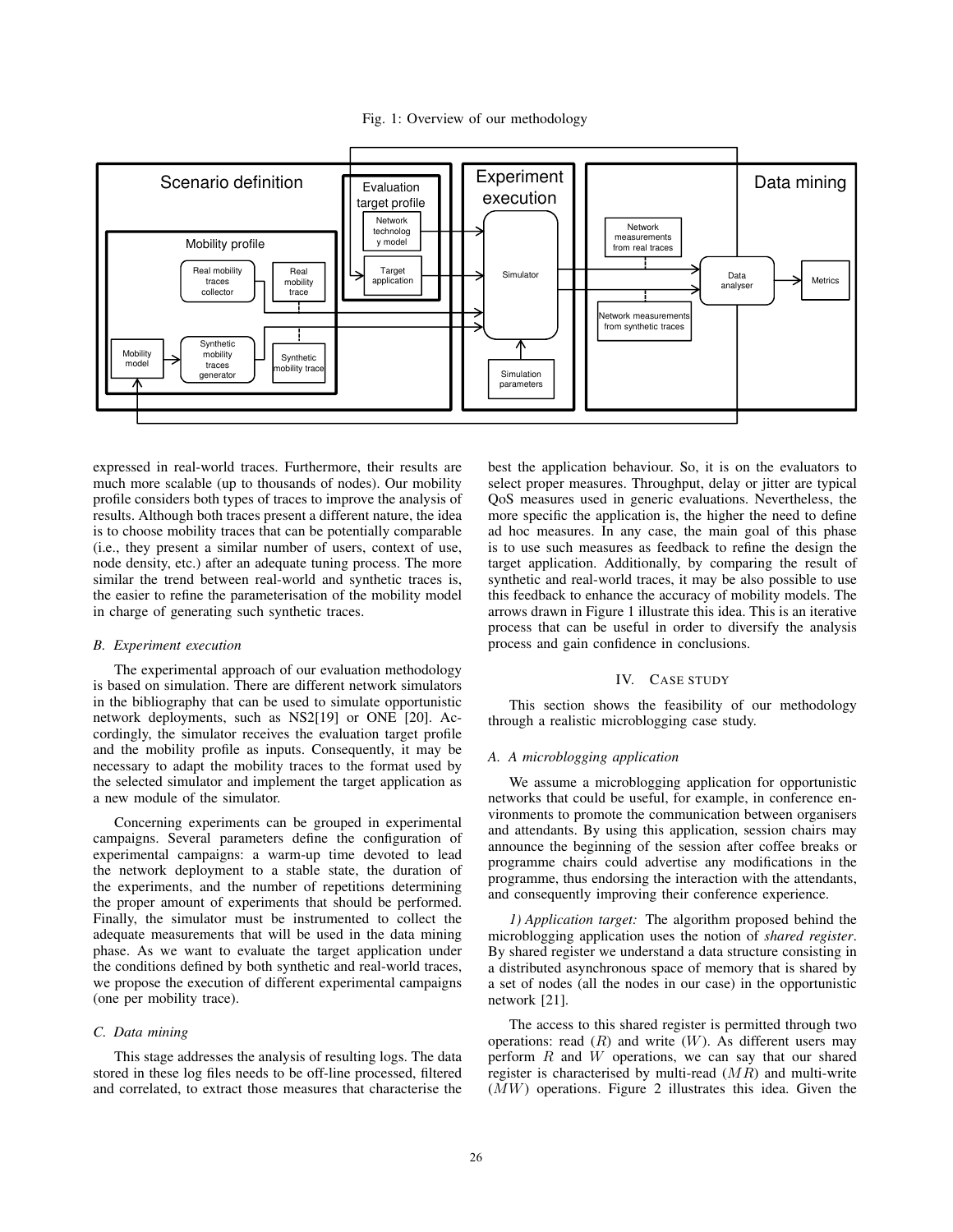lack of centralised entities, the nodes must interact among one another to determining the moment to perform  $R/W$ . Quorum systems are an adequate alternative to enforce consistent  $R/W$ in a distributed system [22]. Accordingly, before performing a  $R/W$  operation, a node needs to receive a minimum number of positive responses (or quorum) from the rest of nodes to proceed. In our case, we will use majority quorums. Our quorum-based algorithm assumes satisfying *atomicity* [21]. This property guarantees that  $R/W$  in our register appears to happen at a single point in time, thus avoiding the problem of overlapping R and W. In particular, if two reads  $r_i$  and  $r_j$ overlap a write  $w_i$  then the later read cannot return the old value if the earlier read returns the new one.

Fig. 2: Shared register scheme.



Both  $R$  and  $W$  are executed in two rounds. The first round, R1, consists in a timestamp synchronisation. Every time a node  $n_i$  wants to perform a  $R/W$  operation in the shared register, it broadcasts a  $R/W$  request  $R\_REQ_{n_i}$  or  $W\_REQ_{n_i}$ . In order to achieve the maximum number of nodes in the network, the message dissemination follows an epidemic approach [23]. This means that those nodes receiving this request for the first time will respond with an acknowledgement  $ACK$  to  $n_i$  and additionally they will propagate the request for their neighbour nodes. In the meanwhile,  $n_i$  waits for the reception of an  $ACK$  from the quorum  $Q_a$ , where  $Q_a$  is the majority of nodes  $\lceil \frac{N+1}{2} \rceil$ , where N is the total amount of nodes. The last node in the quorum to notify its  $ACK$  will determine the minimum time to reach a consensus  $(TTRC)$ . The  $TTRC$  involves that the majority of nodes are aware of the  $R/W$  operation of  $n_i$ and wait for the node to launch it.

The second round, R2, executes the  $R/W$  operation. In the case of the microblogging application, this step involves reading the content of the messages published or writing a new entry in the blog. The procedure is similar to phase R1 in the sense that nodes wait for a read or write quorum  $Q<sub>b</sub>$  to confirm the operation. Finally, when the  $R/W$  operation is competed, it returns the time to read (TTR) and the time to write (TTW). The algorithm pseudo-code is given in Table I.

The network technology we have considered to implement the messages exchange of the microblogging application is based on Ultra-Wide-Band. This choice is justified given its low consumption and its capacity to create ad hoc communications in Wireless Personal Area Networks (WPANs) [24].

*2) Mobility profile:* Our synthetic traces are obtained from animating two mobility models: Small World In Motion (SWIM) [14] and Random-Way-Point (RWP). SWIM is a relatively recent mobility model that recreates human mobility.

TABLE I: R/W operations.

| 01: write(v)                                                               |  |  |  |
|----------------------------------------------------------------------------|--|--|--|
| 02:<br>Round 1:                                                            |  |  |  |
| $send(W\_REQ)$<br>03:                                                      |  |  |  |
| do $receive()$ while $ W\_ACK  <  Q_a $<br>04:                             |  |  |  |
| $TTRC_{Qa} \leftarrow max\_timestamp_{i-1}^{ Qa }(W\_ACK_{n_i})$<br>05:    |  |  |  |
| 06:<br>Round 2:                                                            |  |  |  |
| send(write, v, timestamp)<br>07:                                           |  |  |  |
| do $receive()$ while $ Wv\_ACK  <  Q_b $<br>08:                            |  |  |  |
| $TTRC_{Q_h} \leftarrow max\_timestamp_{i=1}^{ Q_b }(Wv\_ACK_{n_i})$<br>09: |  |  |  |
| $TTW = TTRC_{Q_a} + TTRC_{Q_b}$<br>10:                                     |  |  |  |
| return $(write_{ack},TTW)$<br>11:                                          |  |  |  |
| 12: read()                                                                 |  |  |  |
| 13:<br>Round 1:                                                            |  |  |  |
| $send(R\_REQ)$<br>14:                                                      |  |  |  |
| do $receive()$ while $ R\_ACK  <  Q_a $<br>15:                             |  |  |  |
| $TTRC_{Qa} \leftarrow max\_timestamp_{i-1}^{ Qa }(R\_ACK_{n_i})$<br>16:    |  |  |  |
| 17:<br>Round 2:                                                            |  |  |  |
| send(read, timestamp)<br>18:                                               |  |  |  |
| do $receive()$ while $ Rv\_ACK  <  Q_b $<br>19:                            |  |  |  |
| $TTRC_{Q_b} \leftarrow max\_timestamp_{i=1}^{ Q_b }(Rv\_ACK_{n_i})$<br>20: |  |  |  |
| $TTR = TTRC_{Q_a} + TTRC_{Q_b}$<br>21:                                     |  |  |  |
| return $(read_{ack}, TTR)$<br>22:                                          |  |  |  |

Conversely, RWP is a classical mobility model very wellknown in the mobility community. We have considered RWP in our evaluation to show to what extent the inadequacy of a mobility model can influence the evaluation results of target applications.

The real traces have been collected by a framework called Social Observation of hUman Kinetics (SOUK) that captures mobility data of crowds. The experience was performed in our research laboratory at LAAS-CNRS [16]. It was conducted during a reception where users were equipped with Ultra-Wide-Band tags to register their precise location in a  $12m$  $\times$  12m room for 90 minutes.

# *B. Scenario simulation*

The microblogging scenario has been implemented in the NS2 simulator given its capacity to implement opportunistic networks [19]. In particular, we have recreated a  $12m \times 12m$ square room where 45 conference attendants and organisers may share a coffee break. We assume that all the participants installed the microblogging application in a mobile device equipped with a Ultra-Wide-Band network interface. Theoretically, the effective coverage range of this technology varies from  $1m$  to  $3m$ . Preliminary experimentation (see Figure 3) shows the difference of peer-to-peer links created depending on the coverage range. Obviously, the wider the coverage range, the more links created. Unfortunately, the coverage range is rarely steady as it depends on the environment conditions (e.g., interferences, humidity, signal mitigation effects, etc.). Consequently, in our case study we limited the coverage range of user devices to  $1m$  to represent always the worst case possible. This decision is based on the fact that almost all the studied proposed in the domain of network simulation are typically much more optimistic than reality [18], thus affecting the credibility of results.

In order not to overload the communication channel, our application transmitted messages only every second. Preliminary experiments show a constant (not growing) trend in the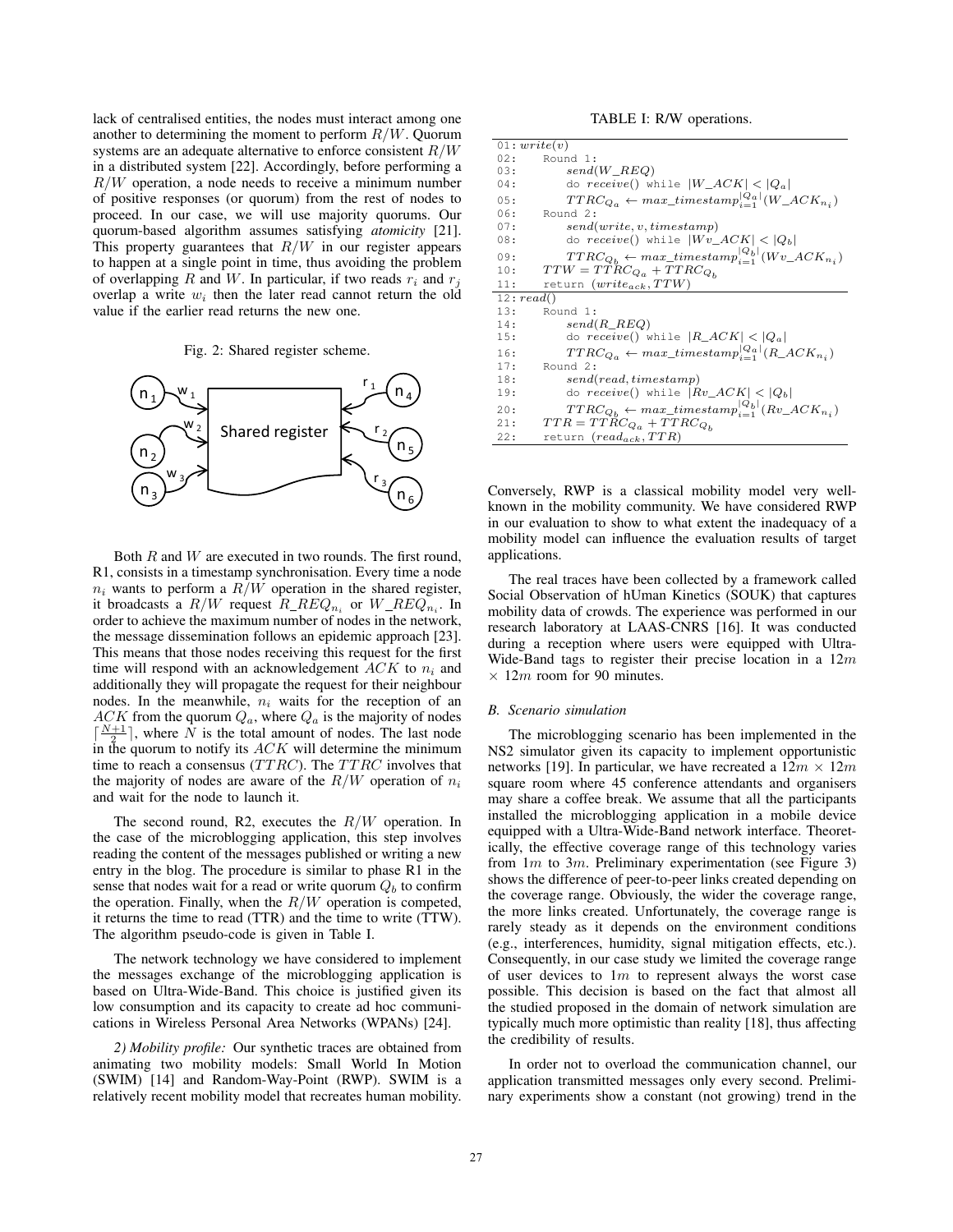Fig. 3: Links evolution depending on the coverage range.



number of signal collisions despite considering an epidemic messages forwarding. This can be explained because the node message generation was optimised to avoid sending messages replicas. Figure 4 states this datum.

Fig. 4: Preliminary study of signal collisions in the network.



We considered a coffee break duration of 25 minutes  $(1500s)$ , of which, the first 5 minutes belong to the warmup period and were not considered in the final computation. To increase the representativeness of the experimentation, the role of the microblog publisher rotated from one node to another in 45 different experiment campaigns. In addition, for each microblog publisher the initial publication was executed 60 times, each one beginning in a different instant of time, resulting in 2700 experiments for each mobility profile.

The microblogging scenario was executed recreating three different mobility profiles: RWP, SWIM and SOUK. Being RWP and SWIM two mobility models, Table II lists the parameters we considered by default in our preliminary experience.

#### *C. Analysis of results*

This section presents three types of analysis coping with the main goals of our methodology: showing how the results obtained from back-back testing can be used to (i) select adequate mobility traces, (ii) enhance the fine tuning of mobility models and (iii) improve the design of opportunistic apps.

TABLE II: Mobility model default input parameters.

| <b>NIMS</b> |                     | Node number.                                       | 45              |
|-------------|---------------------|----------------------------------------------------|-----------------|
|             | d                   | Density ratio between the node communi-            | 0.007(1/144)    |
|             |                     | cation range and the area.                         |                 |
|             | $\alpha$            | Proneness to meet other neighbours. It             | 0.5             |
|             |                     | ranges from 0 to 1. The bigger $\alpha$ , the      |                 |
|             |                     | more frequently nodes meet their neigh-            |                 |
|             |                     | bours. Conversely, the smaller $\alpha$ , the more |                 |
|             |                     | a node will tend to go to popular places.          |                 |
|             | w                   | Distribution of the waiting time at a popular      | 145             |
|             |                     | place.                                             |                 |
| RWP         |                     | Node number.                                       | 45              |
|             | $\boldsymbol{s}$    | Node minimum speed.                                | 0 <sub>s</sub>  |
|             | S                   | Node maximum speed.                                | 3s              |
|             | $\boldsymbol{\eta}$ | Pause between movements.                           | 10 <sub>s</sub> |

*1) Assessing the impact of mobility traces:* Let us focus on  $TTRC$  for this coarse-grained analysis.  $TTRC$  is an essential measure to estimate the application performance. The shorter this time, the better for the microblogging application. If we analyse  $TTRC$  without contextualising the mobility traces used in each case, the results are relatively surprising. Figure 5 shows the empirical cumulative distributed function (ECDF) resulting from measuring  $TTRC$  in our experimental campaigns. The results of  $ECDF(0.5)$ , which are equivalent to the median, indicate a  $TTRC$  of  $45s$  when using RWP, 67s when applying SOUK (+49% with regard to RWP), and 112s when employing SWIM (+148% with regard to RWP). A different reading of the same results show that consensus is always achieved after 91s when using the RWP traces. However, the percentages slows down to 62.5% and 36% if the traces we use are the SOUK and SWIM ones respectively. Additionally, we can observe that  $5\%$  of cases the  $TTRC$ requires more than 70s for RWP, 200s for SOUK and 400s for SWIM.

In summary, without contextualising the prior analysis, we find the best results for our application when applying the mobility traces generated via RWP. Since mobile nodes move all around the scenario without restrictions, the number of social contacts along the experimentation between nodes is much higher. This leads to a quicker exchange of messages, and consequently the  $TTRC$  is obtained earlier. In other words, any message is propagated throughout the network with a higher speed. However, when contextualising these mobility traces within the scenario imagined in Section IV-B, or in other words, when mobile nodes become real users, results become unreal. Real users in a coffee break do not move randomly. Instead, they for example tend to find familiar faces to interact with, or they stay motionless. In this sense, the analysis around the RWP model results useless in our scenario. According to additional experience, not even a different tuning of the model parameters  $(s, S$  and  $p$  in Table II) could make adequate the mobility traces obtained with RWP to represent our case study.

In consequence, our methodology has shown its usefulness to discard non-adequate mobility traces. Conversely, the trend in the  $TTRC$  obtained through the SOUK and SWIM traces is similar. Indeed, the human-interaction factor has been captured by SOUK (given the nature of the social experience) and SWIM (given availability of social-based parameters to create realistic mobility traces). This fact let us think that these two mobility traces are much more proper for the case study.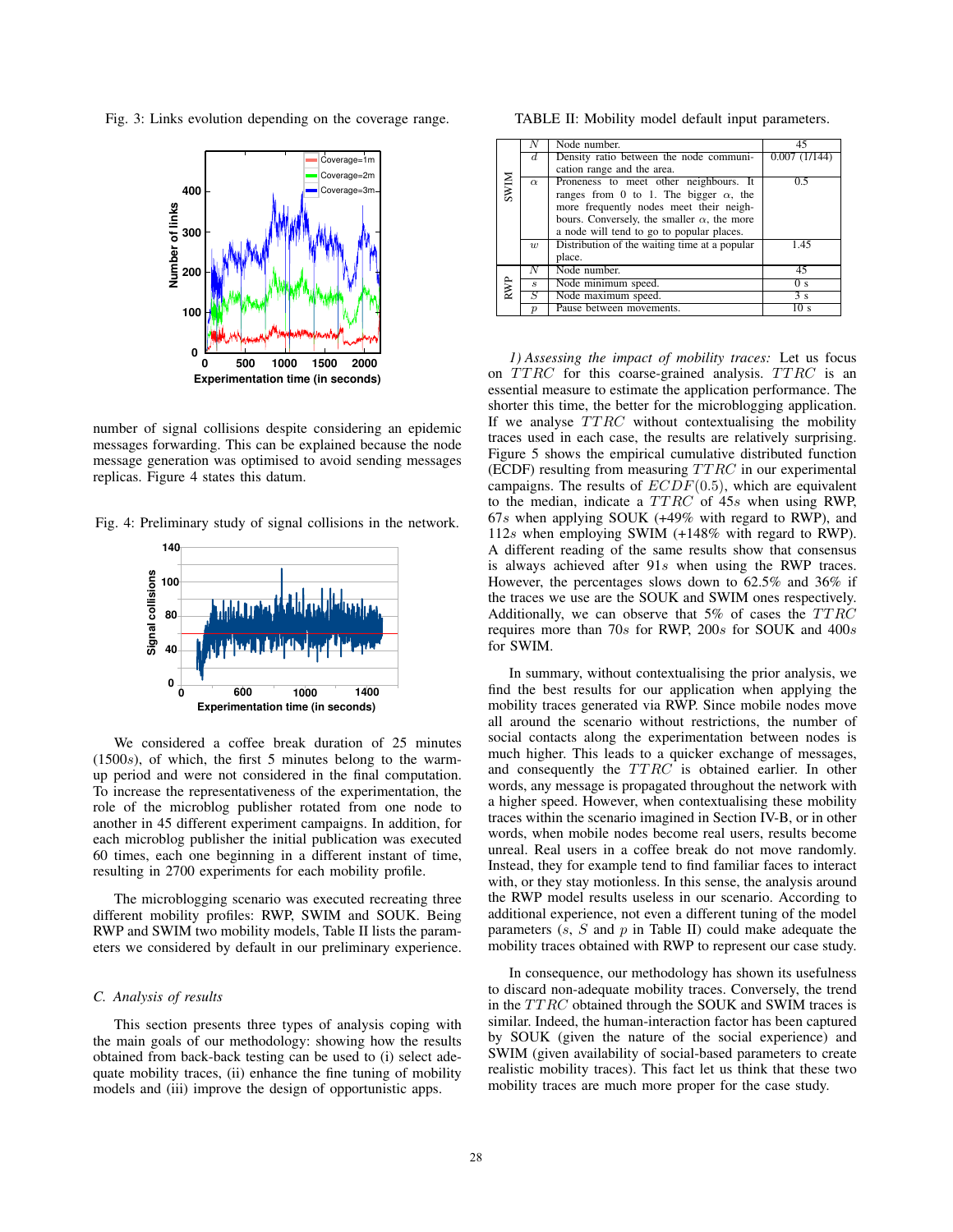Fig. 5: Comparison of preliminary  $TTRC$ .



*2) Scaling the network size:* The goal we pose in this finegrained analysis is the validation of our microblogging application. So, it is necessary to scale our approach, which means to expand the network size beyond 45 users. Unfortunately, although generating a new SWIM mobility trace is as simple as tuning the mobility model (i.e., parameter  $N$  in Table II), the SOUK real mobility trace cannot be scaled. Consequently, the results from applying the new SWIM mobility trace and SOUK would not be comparable. Yet, we can try to face this problem in two steps. First it requires fine tuning the models so that their mobility traces are comparable to real situations. Then, once the model behaviour is validated with regard to real traces, we can scale the mobility traces and infer that the behaviour of an equivalent real scenario would be similar.

With regard to this first step, we have tested different SWIM configurations by tuning  $\alpha$  and w (the value of d is fixed since we cannot change neither the coverage range nor the area). After applying a dichotomic-search-driven tuning [25] along multiple experimental campaigns, our experience indicates that  $\alpha$  is the most sensitive parameter to model the behaviour of users in our case study. A configuration of  $\alpha = 0.75$  and  $w = 1.3$  seems to create mobility traces that are similar to those of SOUK in terms of  $TTRC$ . To strengthen this claim, we subjected our results to a 2-sample t-test, an statistical test to compare two population means from independent samples. The analysis revealed that at 5% level of significance (leading to a confidence interval=95%), the data does not provide sufficient evidence that the  $TTRC$ mean for the new configuration of SWIM and SOUK are different. Figure 6 shows the two configurations of SWIM (the default one, named SWIM1\_45 and the optimal one, called SWIM2 45) in comparison to SOUK. As can be seen at first sight, the SWIM2 45 and SOUK curves are very similar.

Once our synthetic traces have been validated with the real ones, we are able to generate easily a larger mobile scenario to assess the application performance in more crowded coffee breaks. Thus, we have considered a new scenario with 90 users animated by a new synthetic mobility trace (SWIM2\_90). Figure 6 shows the results of applying this new configuration in comparison to prior ones. This result confirms our intuition: the higher the node density, the better for the  $TTRC$ . In particular, the median  $TTRC$  is 42s (-59% in comparison to SOUK).

In conclusion, we can state the usefulness of our methodology to fine tuning and validating mobility traces with regard to real ones.

Fig. 6: TTRC after using different SWIM configurations.



*3) Addressing the fault-tolerance aspects:* As we have seen in Table I,  $TTRC$  is the base to compute  $TTR$  and  $TTW$ . Although the preliminary version of our algorithm presents  $TTRC_{Q_a}$  and  $TTRC_{Q_b}$  as equivalent statistic times, we need to analyse the effects of such a fact. Essentially, this means that the nodes selection of  $Q_b$  does not depend on  $Q_a$ . In other words, without restrictions, for example, all the nodes of  $Q_a$ could join  $Q_b$ . Obviously, this is an advantage to optimise both TTR and TTW. However, this choice is not so good from a fault-tolerance viewpoint where nodes can fail. Indeed, if we assume the existence of faulty nodes that return permanent false values, it would be desirable that the intersection between  $Q_a$  and  $Q_b$  was minimum (i.e.,  $|Q_a \cap Q_b| = 1$ ) to prevent the same fault from being propagated to both sets.

Fig. 7: Fault-tolerance analysis using the SOUK mobility trace.



Figure 7 can help us to understand the cost of applying this decision in terms of  $TTRC$ . Such a figure represents the result of additional experiments using the SOUK mobility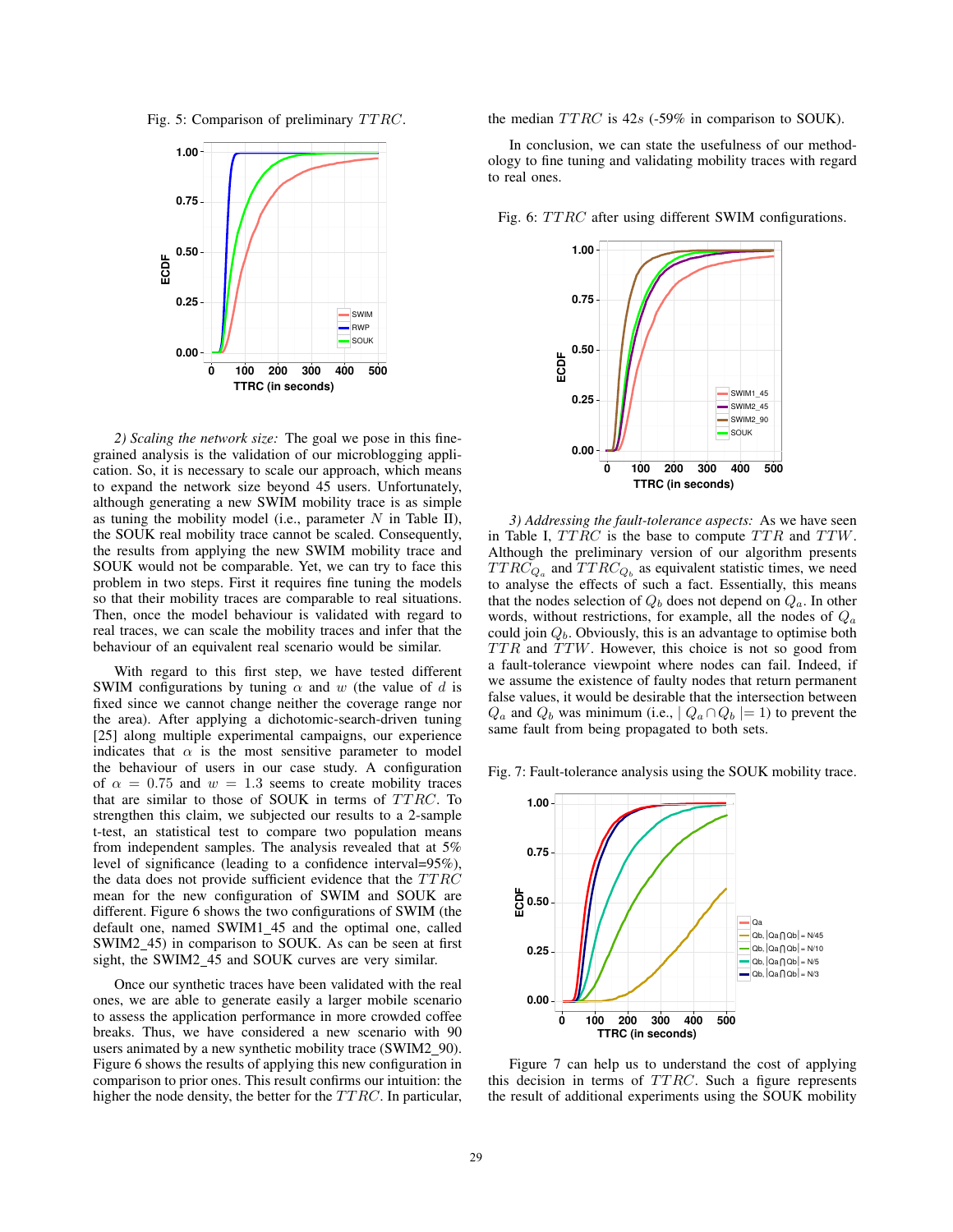trace to show the  $TTRC$  consumed depending on the faulttolerance strategy considered. For example, without restrictions,  $TTRC_{Q_a}$  and  $TTRC_{Q_b}$  would be statistically equal, which means that TTR or  $TTW$  would be  $TTRCQ_a +$  $TTRC_{Q_a}$  in our figure. This would lead to a median  $TTR$  or TTW of 134s ( $67s + 67s$ ). However, if we consider that just one node must intersect  $Q_a$  and  $Q_b$  (the minimum intersection to create a majority in both  $Q_a$  and  $Q_b$ ), the median  $TTR$  or TTW would increase up to  $527s$  ( $67s + 460s$ ), an increment of almost 300%. Such an increment happens due to the fact that the Round 2 of our algorithm will need to be modified to discard the ACK of those nodes that cannot join  $Q_b$  because they already belong to  $Q_a$ . Thus,  $Q_b$  will be formed by  $N - Q_a + 1$  but a huge penalty will be paid.

Although this last approach may be the best one to mitigate the faulty nodes problem, the TTR and TTW obtained are absolutely infeasible for the application acceptability. In addition, this strategy fails to address the problem of those nodes which fail silently (without announcing a failure), or that simply leave the room. This fact may lead  $Q_b$  to wait for the ACK of such nodes until a timeout expires, hence penalising the application behaviour. Consequently, enabling a moderate intersection between  $Q_a$  and  $Q_b$  could be an adequate strategy to mitigate this problem while providing a trade-off between performance and fault-tolerance. In particular, in Figure 7 we have analysed the result of enabling the intersection of 10%, 20% and 30% of nodes. As we increase the intersection percentage, we reduce the  $TTRC$ . The most interesting result is that an intersection of 30% of nodes in  $Q<sub>b</sub>$  enables obtaining a  $TTRC_{Q_b}$  similar to  $TTRC_{Q_a}$  . Indeed both curves are almost overlapped. As a result, we can improve the fault-tolerance of our application without abusive performance penalties. This fact shows how our methodology can be also used to improve the design of applications considering the expected mobile scenario where they will be finally deployed.

#### V. CONCLUSION

Opportunistic networks are one of the most interesting evolutions of MANETs. These networks are conceived to be deployed in specific operating contexts. So, the particular conditions of the network deployment must be taken into consideration in the analysis of results. We have designed a simple evaluation methodology to assess the performance of network deployments, meeting system needs, and speeding up the design and tuning among other advantages. Indeed, as the results of our case study confirm, our methodology can assist evaluators in different situations.

Mobility traces are a double-edged sword. If they are correctly selected, mobility has the potential to improve the application behaviour, as large amounts of data can be carried around the network using inter-device transmission. Else, mobility can become a problem for the communication, as device reachability may be highly unsteady. Consequently, interpreting the analysis of evaluation results depending on the context of use of the network deployment is essential to correctly select the mobility traces for our simulation. Accordingly, Section IV-C1 has shown the usefulness of our methodology to rapidly discard those mobility traces that do not fit the application deployment requirements.

Besides the decisions already taken by application designers, programmers and system integrators, there exist a number of parameterisation issues that must be carefully considered to test the application behaviour in realistic contexts of use. In this direction, the analysis done in Section IV-C2 has illustrated the usefulness of our methodology to check the consistency of different mobility model configurations before scaling network deployments.

Finally, the analysis of Section IV-C3 stated that our methodology can be used to improve the overall behaviour of distributed mobile applications. In particular, our methodology has been used to establish a trade-off between performance and fault-tolerance in the design of our application. This is a first step towards guiding (i) the efforts to design and develop mechanisms addressed to prevent, detect and tolerate network threats, and (ii) the experimental procedures to validate those mechanisms and assess the robustness of deployed networks.

With regard to our case study, in the future work we would like to study additional points. From a social viewpoint, we would like to characterise our microblogging application through more measures, such as the amount of connected components in the network or the inter-contact time. From a practical viewpoint, we aim at considering a variable amount of nodes  $N$  in the network, which is a more realistic condition, but very challenging in the domain of distributed systems.

We claim that this type of evaluation methodologies can be very useful to improve the knowledge of opportunistic networks. Thus, reducing the gap between the future apps that can be developed for opportunistic networks and the ability to evaluate their performance.

#### ACKNOWLEDGEMENT

This work is partially supported by the ANR French project AMORES (ANR-11-INSE-010) and the Intel Doctoral Student Honour Programme 2012.

#### **REFERENCES**

- [1] J. Gantz and D. Reinsel, "The digital universe in 2020: Big data, bigger digital shadows, and biggest growth in the far east," *IDC iView: IDC Analyze the Future*, 2012.
- [2] L. Pelusi, A. Passarella, and M. Conti, "Opportunistic networking: data forwarding in disconnected mobile ad hoc networks," *Communications Magazine, IEEE*, vol. 44, no. 11, pp. 134–141, 2006.
- [3] "Disruption Tolerant Networking ," [Online]. Available: http://www.nasa.gov/content/disruption-tolerantnetworking/#.U39dwyjwApo, 2014.
- [4] A. Lindgren and P. Hui, "The quest for a killer app for opportunistic and delay tolerant networks," in *Proceedings of the 4th ACM workshop on Challenged networks*. ACM, 2009, pp. 59–66.
- [5] P. Meroni, E. Pagani, G. P. Rossi, and L. Valerio, "An opportunistic platform for android-based mobile devices," in *Proceedings of the Second International Workshop on Mobile Opportunistic Networking*. ACM, 2010, pp. 191–193.
- "What is iBeacon? A Guide to Beacons," [Online]. Available: http://www.ibeacon.com/what-is-ibeacon-a-guide-to-beacons/, 2014.
- [7] L. Atzori, A. Iera, and G. Morabito, "The internet of things: A survey," *Computer networks*, vol. 54, no. 15, pp. 2787–2805, 2010.
- [8] C. Song, Z. Qu, N. Blumm, and A.-L. Barabási, "Limits of predictability in human mobility," *Science*, vol. 327, no. 5968, pp. 1018–1021, 2010.
- [9] D. Karamshuk, C. Boldrini, M. Conti, and A. Passarella, "Human mobility models for opportunistic networks," *Communications Magazine, IEEE*, vol. 49, no. 12, pp. 157–165, 2011.